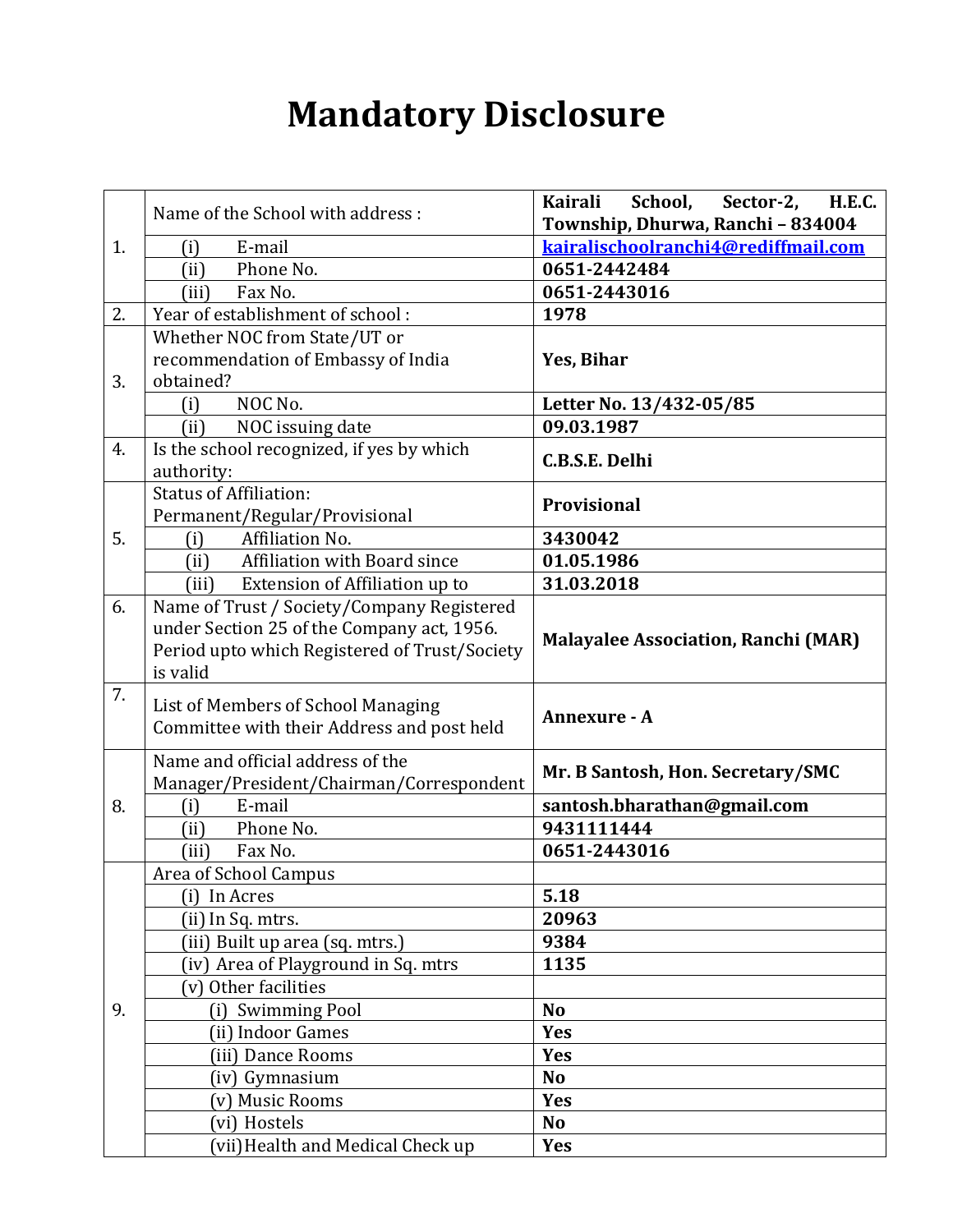| 10.          | Details of fee structure |                 |                       |                                     |                       |                                |                          |             |               |               |                                      |             |
|--------------|--------------------------|-----------------|-----------------------|-------------------------------------|-----------------------|--------------------------------|--------------------------|-------------|---------------|---------------|--------------------------------------|-------------|
|              | <b>Fee Head Monthly</b>  |                 |                       |                                     |                       |                                | <b>Fee Head Annually</b> |             |               |               |                                      |             |
| <b>Class</b> | <b>Tuition</b><br>Fee    | Computer<br>Fee | <b>Science</b><br>Fee | <b>Smart</b><br><b>Class</b><br>Fee | <b>Medical</b><br>Fee | <b>Karate</b><br>& Yoga<br>Fee | Games<br>Fee             | Exam<br>Fee | Annual<br>Fee | Maint.<br>Fee | <b>Diary</b><br>& Fee<br><b>Book</b> | Lib.<br>Fee |
| K.G.         | 1160                     |                 |                       | 160                                 | 90                    |                                |                          | 720         |               |               | 320                                  |             |
| PREP.        | 1160                     |                 |                       | 160                                 | 90                    |                                |                          | 720         | 1140          | 1310          | 320                                  |             |
| Std I        | 1230                     |                 |                       | 160                                 | 90                    |                                |                          | 1000        | 1210          | 1310          | 320                                  |             |
| Std II       | 1230                     | 230             |                       | 160                                 | 90                    | 195                            |                          | 1000        | 1210          | 1310          | 320                                  |             |
| Std III      | 1230                     | 230             |                       | 160                                 | 90                    | 195                            |                          | 1000        | 1210          | 1310          | 320                                  |             |
| Std IV       | 1230                     | 230             |                       | 160                                 | 90                    | 195                            |                          | 1000        | 1210          | 1310          | 320                                  |             |
| Std V        | 1230                     | 365             |                       | 160                                 | 90                    |                                | 85                       | 1000        | 1210          | 1310          | 320                                  |             |
| Std VI       | 1310                     | 365             |                       | 290                                 | 90                    |                                | 85                       | 1160        | 1400          | 1310          | 320                                  | 320         |
| Std VII      | 1310                     | 365             |                       | 290                                 | 90                    |                                | 85                       | 1160        | 1400          | 1310          | 320                                  | 320         |
| Std VIII     | 1480                     | 435             |                       | 290                                 | 90                    |                                | 85                       | 1290        | 1410          | 1310          | 320                                  | 320         |
| Std IX       | 1480                     | 435             | 390                   | 290                                 | 90                    |                                | 85                       | 1290        | 1410          | 1310          | 320                                  | 320         |
| Std X        | 1480                     | 435             | 390                   | 290                                 | 90                    |                                | 85                       | 1290        | 1410          | 1310          | 320                                  | 320         |
| Std XI       | 1820                     | 745             | 710                   | 385                                 | 90                    |                                | 85                       | 1560        | 2050          | 1310          | 320                                  | 320         |
| Std XII      | 1820                     | 745             | 710                   | 385                                 | 90                    |                                | 85                       | 1560        | 2050          | 1310          | 320                                  | 320         |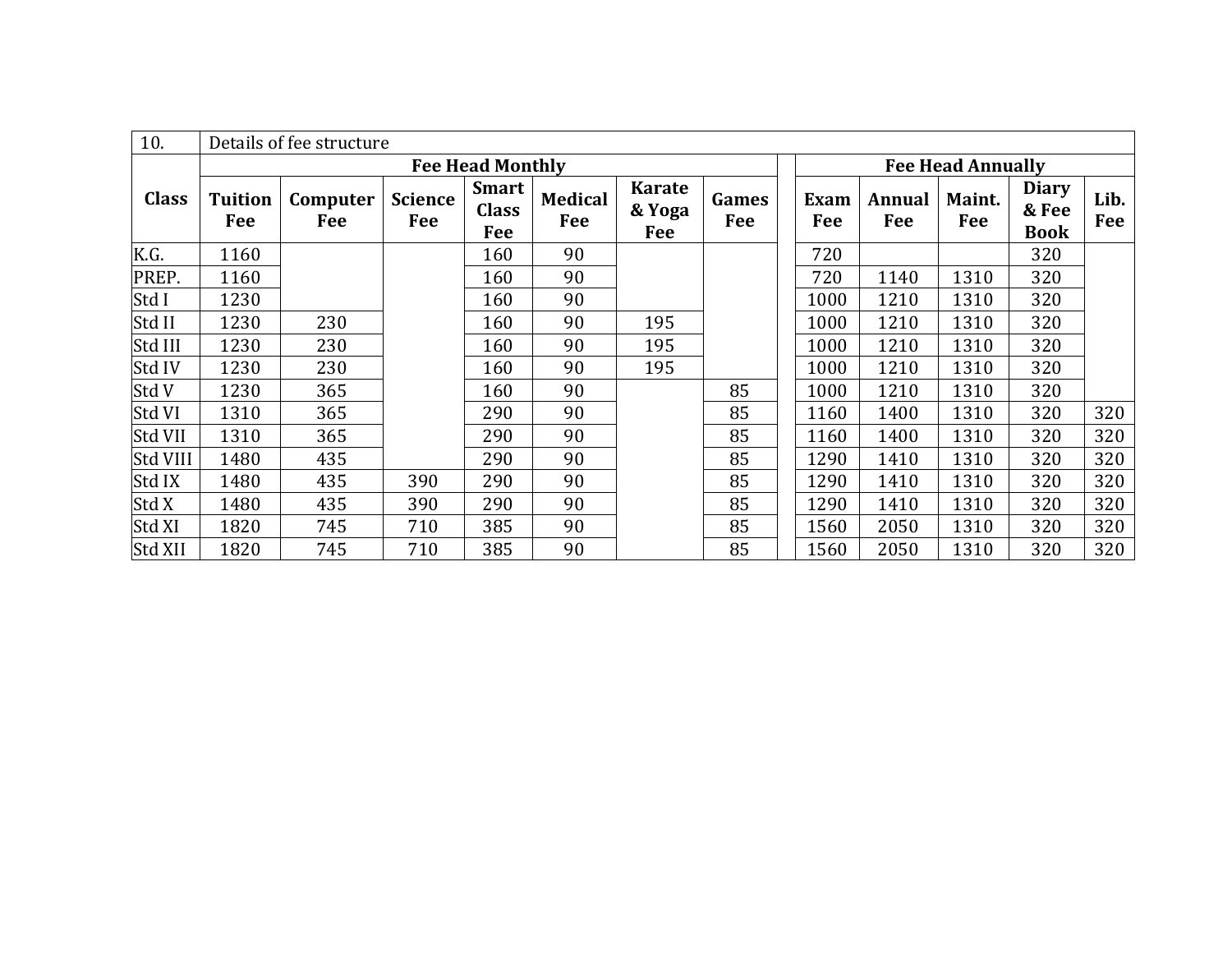|                                                                               | <b>Transport facility</b> |                                               |                         |                                                                       |                      |  |  |  |
|-------------------------------------------------------------------------------|---------------------------|-----------------------------------------------|-------------------------|-----------------------------------------------------------------------|----------------------|--|--|--|
| 11.                                                                           | (i)                       | Own buses                                     |                         | <b>No</b>                                                             |                      |  |  |  |
|                                                                               |                           | (ii) Buses hired on contract basis            |                         | <b>Yes</b>                                                            |                      |  |  |  |
|                                                                               |                           | (iii) Details of transport charges            |                         | Rs. 840 to Rs. 1240                                                   |                      |  |  |  |
| 12.                                                                           |                           | Particulars of teaching staff                 |                         |                                                                       |                      |  |  |  |
| 13.                                                                           |                           | Details of salary being paid by the school to |                         |                                                                       |                      |  |  |  |
|                                                                               |                           | teaching staff/non-teaching staff             |                         |                                                                       |                      |  |  |  |
| $%$ of<br><b>Designation</b><br><b>Scale of Pay</b><br><b>Grade Pay</b><br>DA |                           |                                               | <b>EPF Contribution</b> |                                                                       |                      |  |  |  |
|                                                                               | <b>PGT</b>                | 9300-34800                                    | 4800                    |                                                                       |                      |  |  |  |
|                                                                               | <b>TGT</b>                | 9300-34800                                    | 4600                    |                                                                       |                      |  |  |  |
|                                                                               | <b>PRT</b>                | 5200-20200                                    | 4200                    |                                                                       |                      |  |  |  |
|                                                                               | <b>NTT</b>                | 5200-20200                                    | 2400                    |                                                                       |                      |  |  |  |
|                                                                               | Off. Supdt.               | 9300-34800                                    | 4600                    |                                                                       |                      |  |  |  |
|                                                                               | Sr. Accountant            | 9300-34800                                    | 4600                    |                                                                       |                      |  |  |  |
|                                                                               | Off. Asst.                | 5200-20200                                    | 2400                    | 113%                                                                  | 12% of Rs. 15,000/-  |  |  |  |
|                                                                               | Lab Att-cum-<br>Peon      | 4440-7440                                     | 1400                    |                                                                       |                      |  |  |  |
|                                                                               | Peon                      | 1300<br>4440-7440                             |                         |                                                                       |                      |  |  |  |
|                                                                               | Mali                      | 4440-7440                                     | 1300                    |                                                                       |                      |  |  |  |
|                                                                               | Ayah                      | 4440-7440                                     | 1300                    |                                                                       |                      |  |  |  |
|                                                                               |                           | Mode of payment of salary                     |                         |                                                                       |                      |  |  |  |
|                                                                               |                           | (i) Name of the Bank through which salary     |                         |                                                                       |                      |  |  |  |
|                                                                               |                           | is drawing                                    |                         | UCO, SECTOR-2, DHURWA, RANCHI-4                                       |                      |  |  |  |
| 14.                                                                           |                           | (ii) Through single cheque transfer advice    |                         | <b>YES</b>                                                            |                      |  |  |  |
|                                                                               |                           | (iii) Individual cheque                       |                         | N.A.                                                                  |                      |  |  |  |
|                                                                               | (iv) Cash                 |                                               |                         | N.A.                                                                  |                      |  |  |  |
|                                                                               | Library facilities        |                                               |                         |                                                                       |                      |  |  |  |
|                                                                               | (i)                       | Size of the Library in sq. feet               |                         | 5031                                                                  |                      |  |  |  |
|                                                                               |                           | (ii) No. of Periodicals                       |                         | 17                                                                    |                      |  |  |  |
| 15.                                                                           |                           | (iii) No. of Dailies                          |                         | 05                                                                    |                      |  |  |  |
|                                                                               |                           | (iv) No. of reference books class-wise        |                         | 5445                                                                  |                      |  |  |  |
|                                                                               |                           | (v) No. of Magazine                           |                         | 03                                                                    |                      |  |  |  |
|                                                                               | (vi) Others               |                                               |                         | 8104                                                                  |                      |  |  |  |
|                                                                               |                           |                                               |                         | Name of the Grievance / Redress Officer with E-mail, Ph. No., Fax No. |                      |  |  |  |
| 16.                                                                           |                           |                                               |                         |                                                                       | Ph. No. 0651-2442484 |  |  |  |
|                                                                               |                           | Mrs. Suja Pillai, Vice Principal              |                         | E-mail: sujapillai1994@gmail.com                                      |                      |  |  |  |
|                                                                               |                           |                                               |                         |                                                                       | Fax No: 0651-2443016 |  |  |  |
|                                                                               |                           |                                               |                         | Members of Sexual Harassment Committee                                |                      |  |  |  |
| 17.                                                                           | Mrs. K. R. Smriti         |                                               |                         | <b>Vice Principal</b>                                                 |                      |  |  |  |
|                                                                               |                           | Mrs. Geeta Parthasarthy                       |                         | <b>Cluster In-charge</b>                                              |                      |  |  |  |
|                                                                               |                           | Mr. Vijay Kumar Arora                         |                         | <b>PGT</b>                                                            |                      |  |  |  |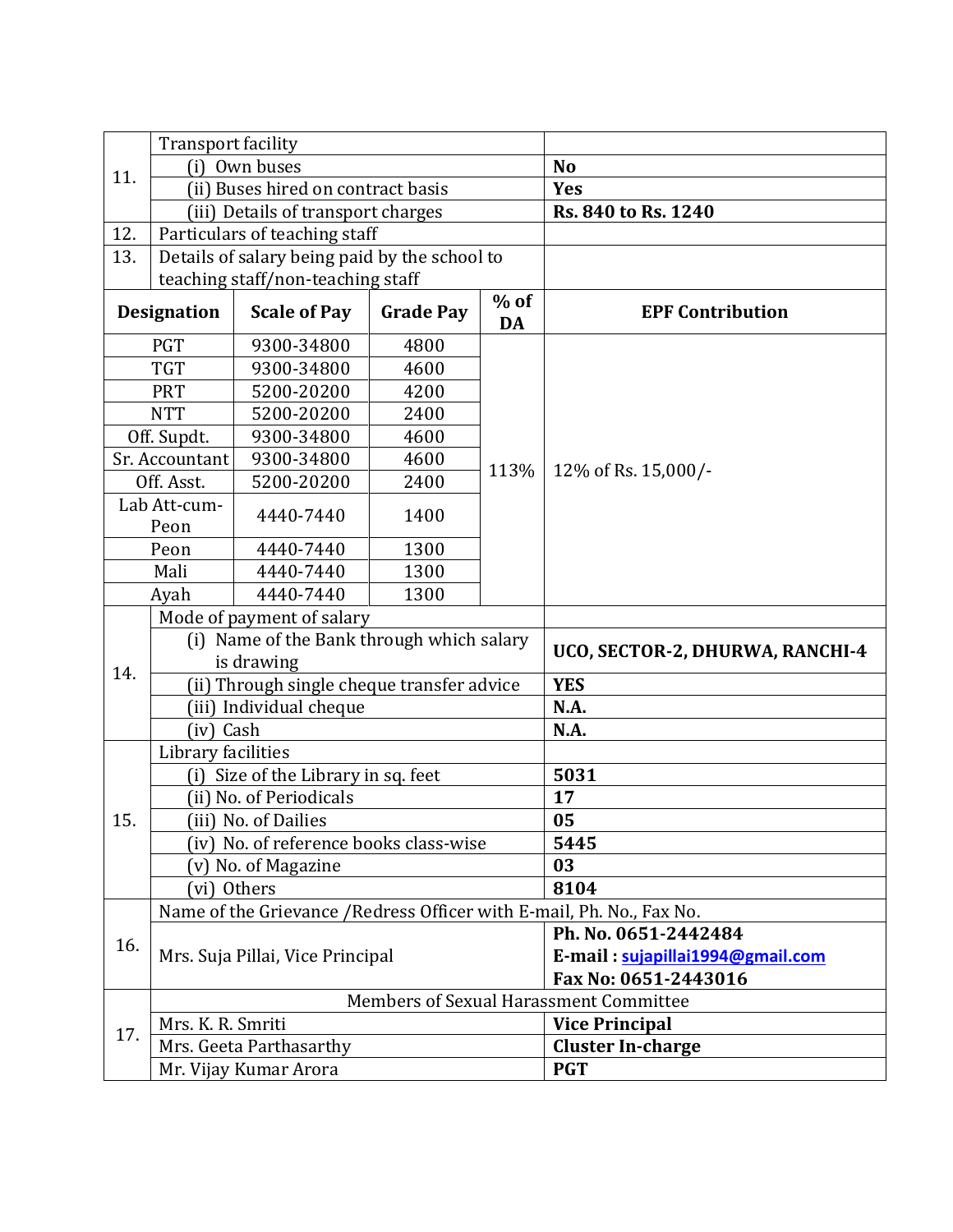| 18.          | Section wise enrolment of school for the current session |                                                       |    |    |    |    |    |    |    |  |
|--------------|----------------------------------------------------------|-------------------------------------------------------|----|----|----|----|----|----|----|--|
|              |                                                          | <b>Section</b>                                        |    |    |    |    |    |    |    |  |
| <b>Class</b> |                                                          | $\mathbf{A}$                                          | B  | C  | D  | E  | F  | G  | H  |  |
|              |                                                          | ←                                                     |    |    |    |    |    |    |    |  |
| K.G.         |                                                          | 56                                                    | 55 | 57 |    |    |    |    |    |  |
| PREP.        |                                                          | 54                                                    | 53 | 53 | 57 | 56 |    |    |    |  |
| I            |                                                          | 56                                                    | 57 | 55 | 55 | 55 |    |    |    |  |
| $\mathbf{I}$ |                                                          | 55                                                    | 54 | 56 | 55 | 54 |    |    |    |  |
| III          |                                                          | 55                                                    | 54 | 54 | 55 | 55 |    |    |    |  |
|              | IV                                                       | 54                                                    | 55 | 55 | 51 | 52 |    |    |    |  |
|              | $\mathbf{V}$                                             | 54                                                    | 54 | 54 | 54 | 54 |    |    |    |  |
| VI           |                                                          | 54                                                    | 57 | 56 | 55 | 55 |    |    |    |  |
| <b>VII</b>   |                                                          | 57                                                    | 57 | 57 | 58 | 57 |    |    |    |  |
|              | <b>VIII</b>                                              | 60                                                    | 61 | 60 | 60 | 60 |    |    |    |  |
| IX           |                                                          | 57                                                    | 60 | 63 | 62 |    |    |    |    |  |
| $\mathbf{X}$ |                                                          | 48                                                    | 43 | 45 | 47 |    |    |    |    |  |
| XI           |                                                          | 53                                                    | 53 | 60 | 67 | 65 | 48 | 40 | 55 |  |
| XII          |                                                          | 57                                                    | 55 | 61 | 58 | 55 | 67 | 63 |    |  |
| 19.          |                                                          | Academic session period<br><b>From April to March</b> |    |    |    |    |    |    |    |  |
| 20.          |                                                          | <b>Vacation Period</b><br><b>From May to June</b>     |    |    |    |    |    |    |    |  |
| 21.          |                                                          | <b>Admission Period</b><br><b>From Dec to June</b>    |    |    |    |    |    |    |    |  |